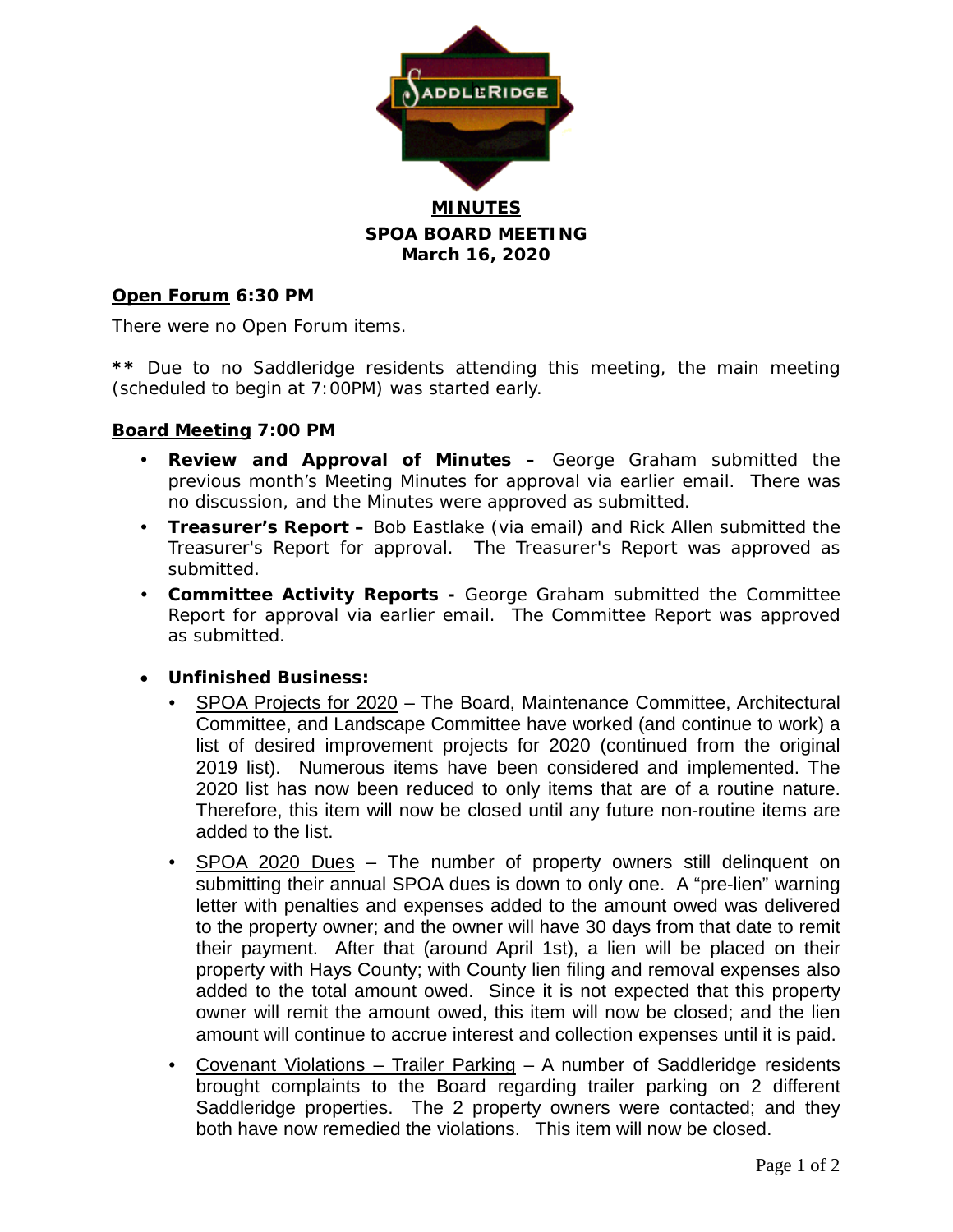- **New Business:**
	- **SPOA Spring Picnic Planning** The 2020 Saddleridge Spring Picnic, scheduled for April 11<sup>th</sup>, has been cancelled due to the Corona-Virus-related public gathering ban. This item will now be closed.

The meeting was adjourned at 7:05 PM.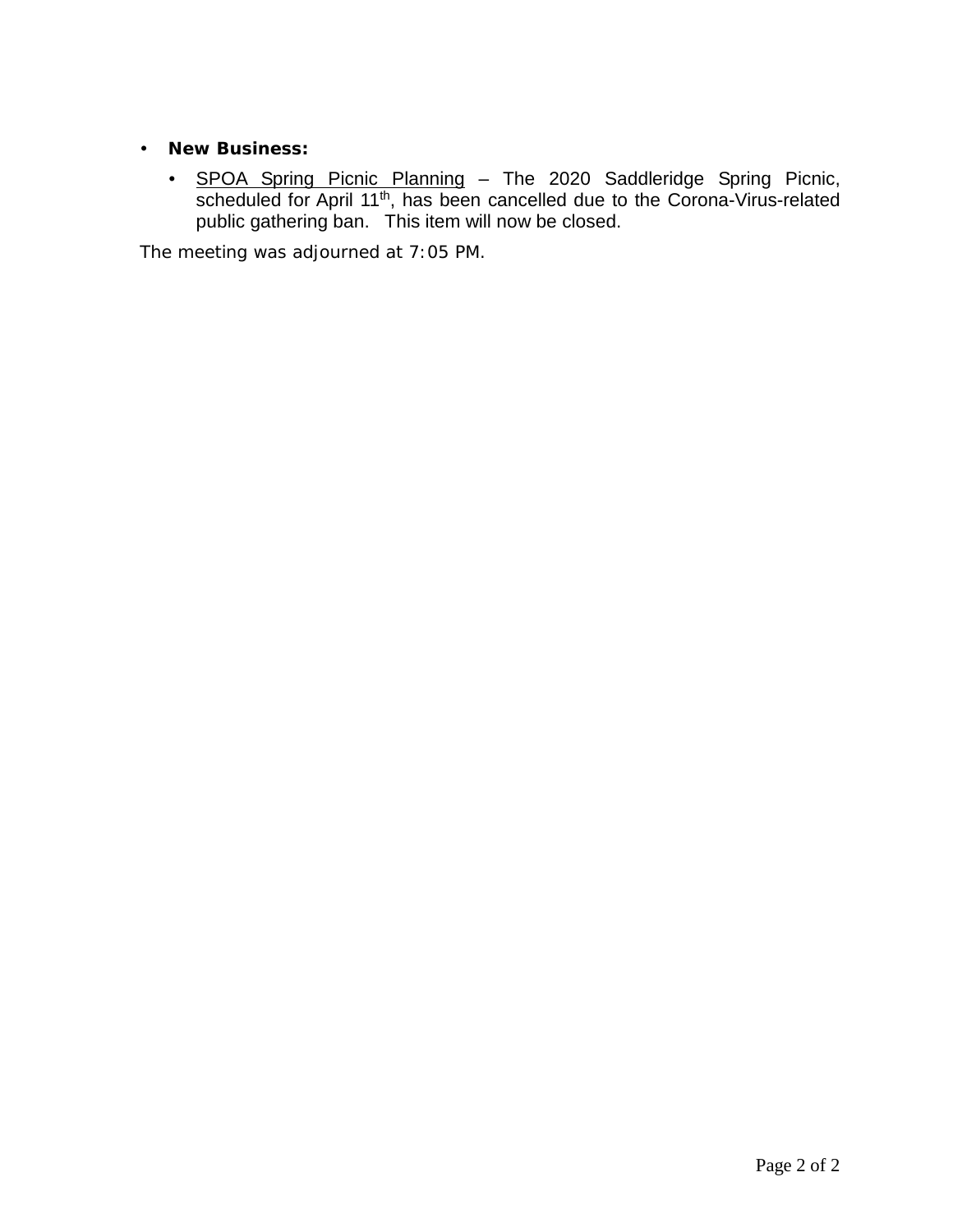03/02/20 **Cash Basis** 

## **SPOA Balance Sheet** As of February 29, 2020

|                                           | Feb 29, 20        | Feb 28, 19             | \$ Change                 |
|-------------------------------------------|-------------------|------------------------|---------------------------|
| <b>ASSETS</b>                             |                   |                        |                           |
| <b>Current Assets</b>                     |                   |                        |                           |
| <b>Checking/Savings</b>                   |                   |                        |                           |
| <b>Broadway Bank CD 7439</b>              | 51,322.34         | 0.00                   | 51,322.34                 |
| Broadway Bank CD 7440                     | 25,138.63<br>0.00 | 0.00                   | 25,138.63<br>$-25,499.75$ |
| Ozona CD #305501<br>Ozona CD #305552      | 0.00              | 25,499.75<br>25,459.59 | $-25,459.59$              |
| <b>Ozona Checking</b>                     | 32.906.52         | 26,226.84              | 6,679.68                  |
| <b>Ozona Money Market</b>                 | 16,713.38         | 41,664.84              | $-24,951.46$              |
| <b>Total Checking/Savings</b>             | 126,080.87        | 118,851.02             | 7,229.85                  |
| <b>Accounts Receivable</b>                |                   |                        |                           |
| <b>Accounts Receivable</b>                | $-588.59$         | $-494.59$              | $-94.00$                  |
| <b>Total Accounts Receivable</b>          | $-588.59$         | $-494.59$              | $-94.00$                  |
| <b>Total Current Assets</b>               | 125,492.28        | 118,356.43             | 7.135.85                  |
| <b>Other Assets</b>                       |                   |                        |                           |
| <b>Saddleridge Property</b>               | 80,500.00         | 80,500.00              | 0.00                      |
| <b>Total Other Assets</b>                 | 80,500.00         | 80,500.00              | 0.00                      |
| <b>TOTAL ASSETS</b>                       | 205,992.28        | 198,856.43             | 7,135.85                  |
| <b>LIABILITIES &amp; EQUITY</b><br>Equity |                   |                        |                           |
| <b>Opening Balance Equity</b>             | 110,823.40        | 110,823.40             | 0.00                      |
| <b>Retained Earnings</b>                  | 88,668.08         | 84,612.19              | 4,055.89                  |
| Net Income                                | 6.500.80          | 3.420.84               | 3.079.96                  |
| <b>Total Equity</b>                       | 205,992.28        | 198,856.43             | 7,135.85                  |
| <b>TOTAL LIABILITIES &amp; EQUITY</b>     | 205,992.28        | 198,856.43             | 7,135.85                  |
|                                           |                   |                        |                           |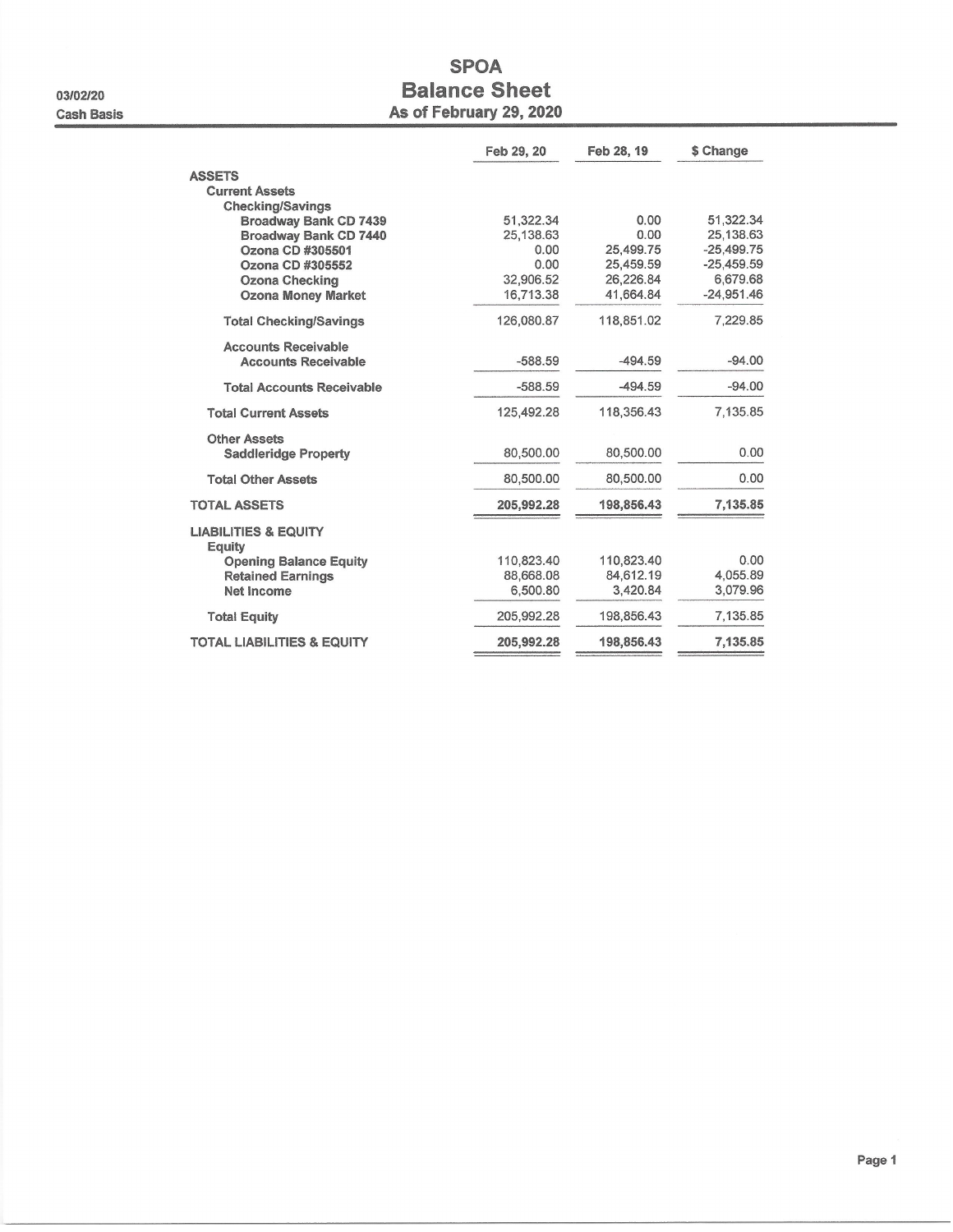11:12 AM 03/02/20 **Cash Basis** 

 $\omega_{\rm{eff}}^{(2)}$ 

# Saddleridge Property Owners Association<br>Profit & Loss Budget vs. Actual<br>January through February 2020

|                                                      | Jan - Feb 20   | <b>Budget</b>  |
|------------------------------------------------------|----------------|----------------|
| <b>Ordinary Income/Expense</b>                       |                |                |
| Income                                               |                |                |
| <b>Clubhouse Usage Fee</b>                           | 50.00          | 50.00          |
| <b>HOA Dues Collected</b>                            | 7,008.00       | 0.00           |
| <b>Interest Assessed Fees</b>                        | 0.00           | 17.26          |
| Interest Income<br><b>Resale Cert. Fee</b>           | 4.73           | 25.61          |
| <b>Transfer Fees</b>                                 | 100.00         | 50.00          |
| <b>Uncategorized Income</b>                          | 150.00<br>0.00 | 100.00<br>0.00 |
| <b>Total Income</b>                                  | 7,312.73       | 242.87         |
| <b>Expense</b>                                       |                |                |
| <b>Accounting</b>                                    |                |                |
| <b>Accounting-Bookkeeper</b>                         | 370.00         | 370.00         |
| <b>Total Accounting</b>                              | 370.00         | 370.00         |
| <b>Annual Septic Contract</b><br><b>Bank Charges</b> | 0.00           | 0.00           |
| <b>Check Printing</b>                                | 0.00           | 0.00           |
| <b>Safe Deposit Box</b>                              | 40.00          | 40.00          |
| <b>Service Charges</b>                               | 0.00           | 0.00           |
| <b>Total Bank Charges</b>                            | 40.00          | 40.00          |
| <b>Clubhouse Expenses</b>                            |                |                |
| Cleaning                                             | 0.00           | 0.00           |
| <b>Furnishings</b>                                   | 0.00           | 0.00           |
| Insurance<br><b>Pest Control</b>                     | 0.00           | 0.00           |
| <b>Plumbing Repairs</b>                              | 0.00<br>0.00   | 0.00           |
| Repairs                                              | 0.00           | 0.00<br>0.00   |
| <b>Septic Cleaning and Service</b>                   | 0.00           | 0.00           |
| Trash                                                | 229.22         | 103.70         |
| <b>Total Clubhouse Expenses</b>                      | 229.22         | 103.70         |
| <b>Food for Saddleridge Meetings</b>                 |                |                |
| Food for Annual BBQ                                  | 0.00           | 0.00           |
| Neighborhood Watch                                   | 0.00           | 0.00           |
| <b>Total Food for Saddleridge Meetings</b>           | 0.00           | 0.00           |
| Improvements                                         |                |                |
| Landscaping                                          |                |                |
| <b>Entrance</b>                                      | 0.00           | 0.00           |
| Lighting                                             | 0.00           | 0.00           |
| <b>Total Landscaping</b>                             | 0.00           | 0.00           |
| <b>Total Improvements</b>                            | 0.00           | 0.00           |
| Insurance-HOA Liability                              | 0.00           | 0.00           |
| Insurance, D&O                                       | 0.00           | 0.00           |
| Lawn Maintenance                                     | 0.00           | 0.00           |
| Legal-Attorney Fees                                  | 0.00           | 0.00           |
| <b>Mailings</b><br><b>Box 924</b>                    |                |                |
| Mailings - Other                                     | 0.00<br>20.85  | 0.00<br>128.00 |
| <b>Total Mailings</b>                                | 20.85          | 128.00         |
| <b>Miscellaneous</b>                                 |                |                |
| <b>Legal Records</b>                                 | 0.00           | 0.00           |
| <b>Miscellaneous - Other</b>                         | 6.05           | 0.00           |
| <b>Total Miscellaneous</b>                           | 6.05           | 0.00           |
| Neighborhood Watch                                   | 0.00           | 89.38          |
| <b>PEC Electricity</b>                               | 145.81         | 355.09         |
| <b>Reconciliation Discrepancies</b>                  | 0.00           | 0.00           |
| Taxes                                                | 0.00           | 2,093.67       |
| <b>Web Hosting Fees</b>                              | 0.00           | 0.00           |
| <b>Total Expense</b>                                 | 811.93         | 3,179.84       |
| <b>Net Ordinary Income</b>                           | 6,500.80       | $-2,936.97$    |
| Net Income                                           | 6,500.80       | $-2,936.97$    |
|                                                      |                |                |